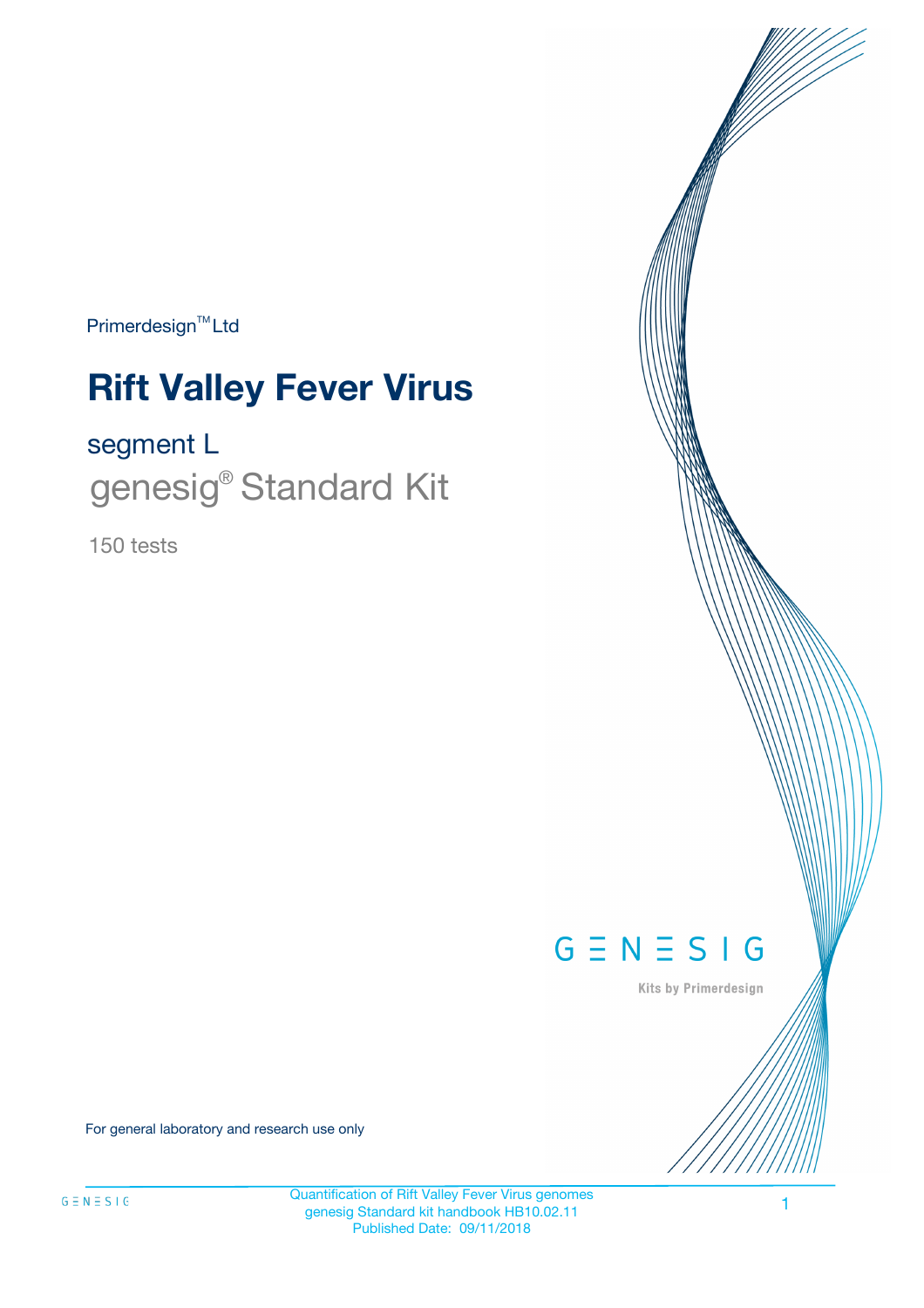### Introduction to Rift Valley Fever Virus

Rift Valley fever is an arthropod-borne viral anthropozoonosis caused by a single stranded RNA phlebovirus called Rift Valley fever virus (RVFV). RVFV is transmitted by mosquitoes and causes severe hemorrhagic illness among humans, while in livestock it causes fever and high abortion rates. The genome consists of three negative sense, single stranded RNA segments designated L (large), M (medium) and S (small). The RVFV L segment (6.4 kb) encodes an RNA-dependent RNA polymerase, the M segment (3.9 kb) encodes two structural glycoproteins (G1 and G2) and two proteins of unknown function (NSm and 78-kDa protein), and the S segment (1.7 kb) encodes a nucleoprotein (N) in the anti-viral sense and a nonstructural protein (NSs) in the viral sense.

Rift valley fever virus primarily spreads through transcutaneous transmission, aerosol transmission and insect bites. RVF is most commonly associated with mosquito-borne epidemics during years of unusually heavy rainfall. The mosquitoes, usually of the genus Aedus, breed in stagnant ponds that have been created by the heavy rainfall. As the mosquitoes grow in number the epizootic and epidemic cycles can occur. The mosquito eggs are naturally infected with the RVF virus, and the resulting mosquitoes transfer the virus to the livestock on which they feed. Once the livestock is infected, other species of mosquitoes can become infected from the animals and can spread the disease. During dry periods, the virus lies dormant in drought-resistant mosquito eggs over much of the African continent. The virus is also transmitted via contact with the blood, secretions, or excretions of infected animals. Because the virus affects livestock, contact with diseased animals can be via slaughtering or handling of infected animals, herding, touching contaminated meat from infected animals, and so on.

RVFV forms plaques, usually targeting the liver and brain. After a mosquito bite, the virus moves from the skin to draining lymph nodes, where it replicates. Efferent lymphatics spread the virus throughout the body. As the liver is rapidly invaded, hepatocytes become involved. The virus may also cross the blood-brain barrier and infect neurons and glia. Patients suffering from RVF may show no symptoms at all, flu-like symptoms or sudden onset of mild fever with symptoms of liver and kidney disorder. More severe forms of the disease include the ocular, meningoencephalitis and haemorrhagic fever forms. Typically patients recover within 2 to 7 days after onset of illness. Approximately 1% of humans that become infected with RVFV die of the disease. Fatalities are significantly higher for infected livestock.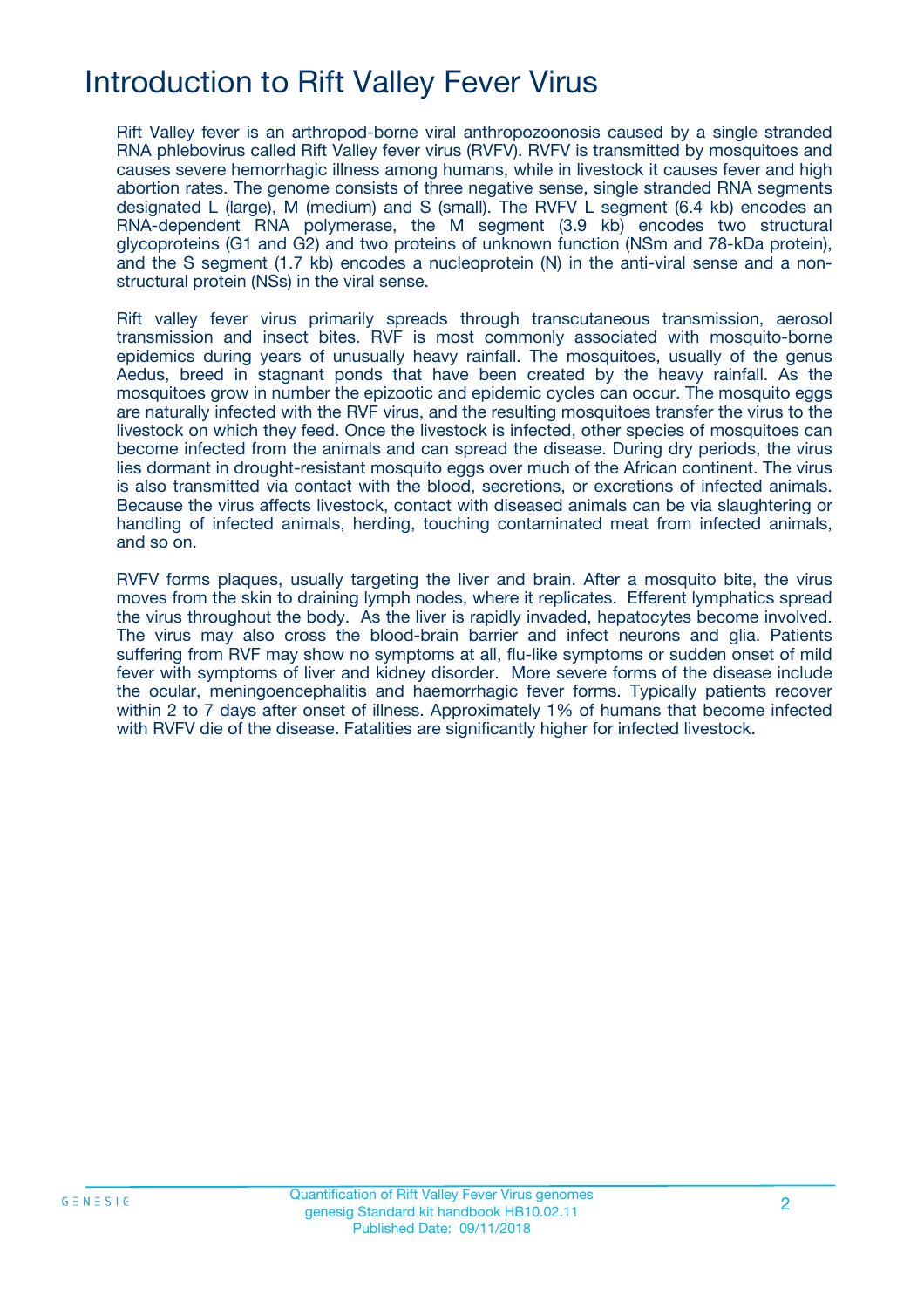# **Specificity**

The Primerdesign genesig Kit for Rift Valley Fever Virus (RVFV) genomes is designed for the in vitro quantification of RVFV genomes. The kit is designed to have a broad detection profile. Specifically, the primers represent 100% homology with over 95% of the NCBI database reference sequences available at the time of design.

The dynamics of genetic variation means that new sequence information may become available after the initial design. Primerdesign periodically reviews the detection profiles of our kits and when required releases new versions.

If you require further information, or have a specific question about the detection profile of this kit then please send an e.mail to enquiry@primerdesign.co.uk and our bioinformatics team will answer your question.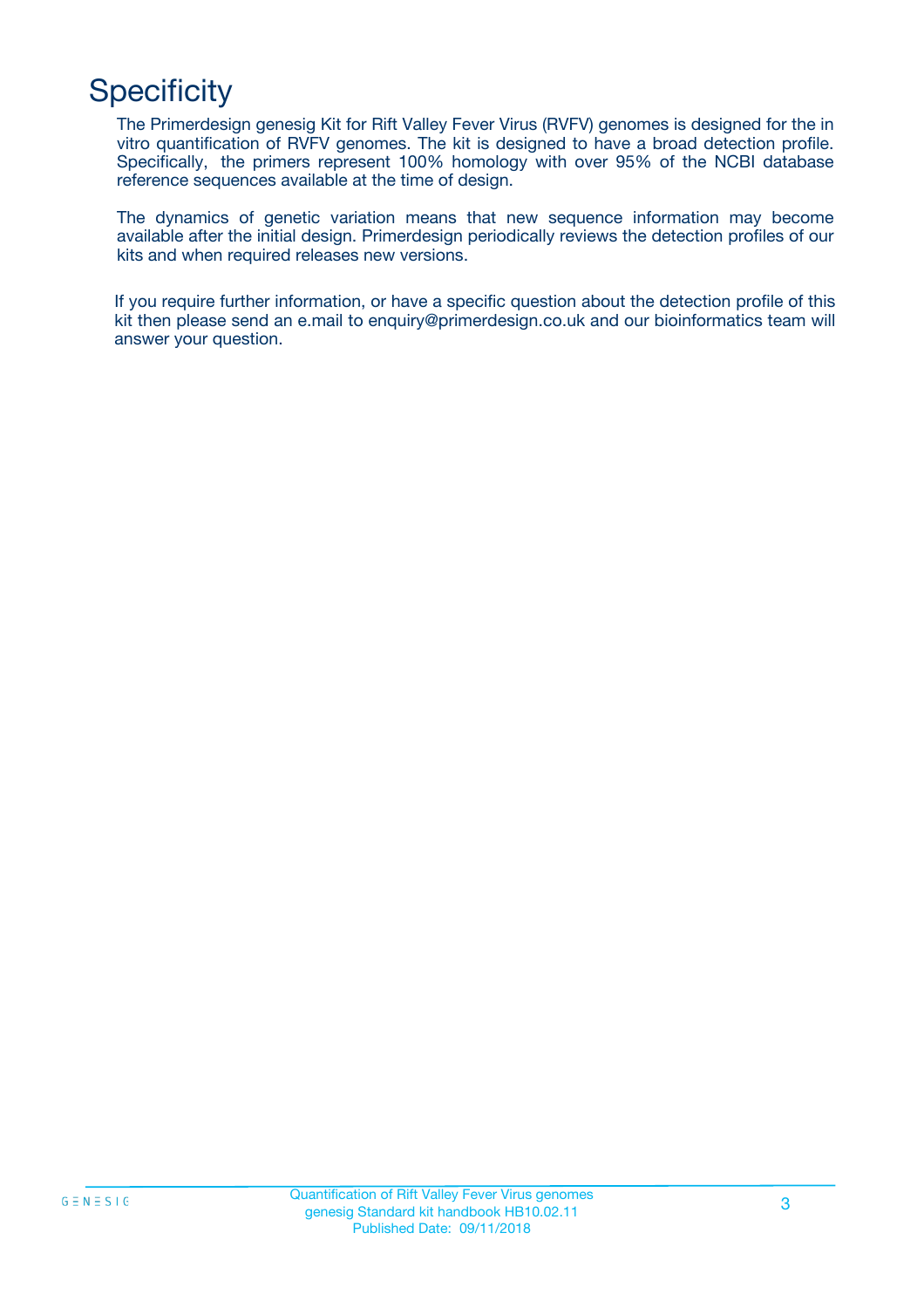### Kit contents

- **RVFV specific primer/probe mix (150 reactions BROWN)** FAM labelled
- **RVFV positive control template (for Standard curve RED)**
- **RNase/DNase free water (WHITE)** for resuspension of primer/probe mixes
- **Template preparation buffer (YELLOW)** for resuspension of positive control template and standard curve preparation

### **Reagents and equipment to be supplied by the user**

#### **Real-time PCR Instrument**

#### **Extraction kit**

This kit is recommended for use with genesig Easy DNA/RNA Extraction kit. However, it is designed to work well with all processes that yield high quality RNA and DNA with minimal PCR inhibitors.

**oasigTM lyophilised OneStep or Precision**®**PLUS OneStep 2X RT-qPCR Master Mix** Contains complete OneStep RT-qPCR master mix

**Pipettors and Tips**

**Vortex and centrifuge**

**Thin walled 1.5 ml PCR reaction tubes**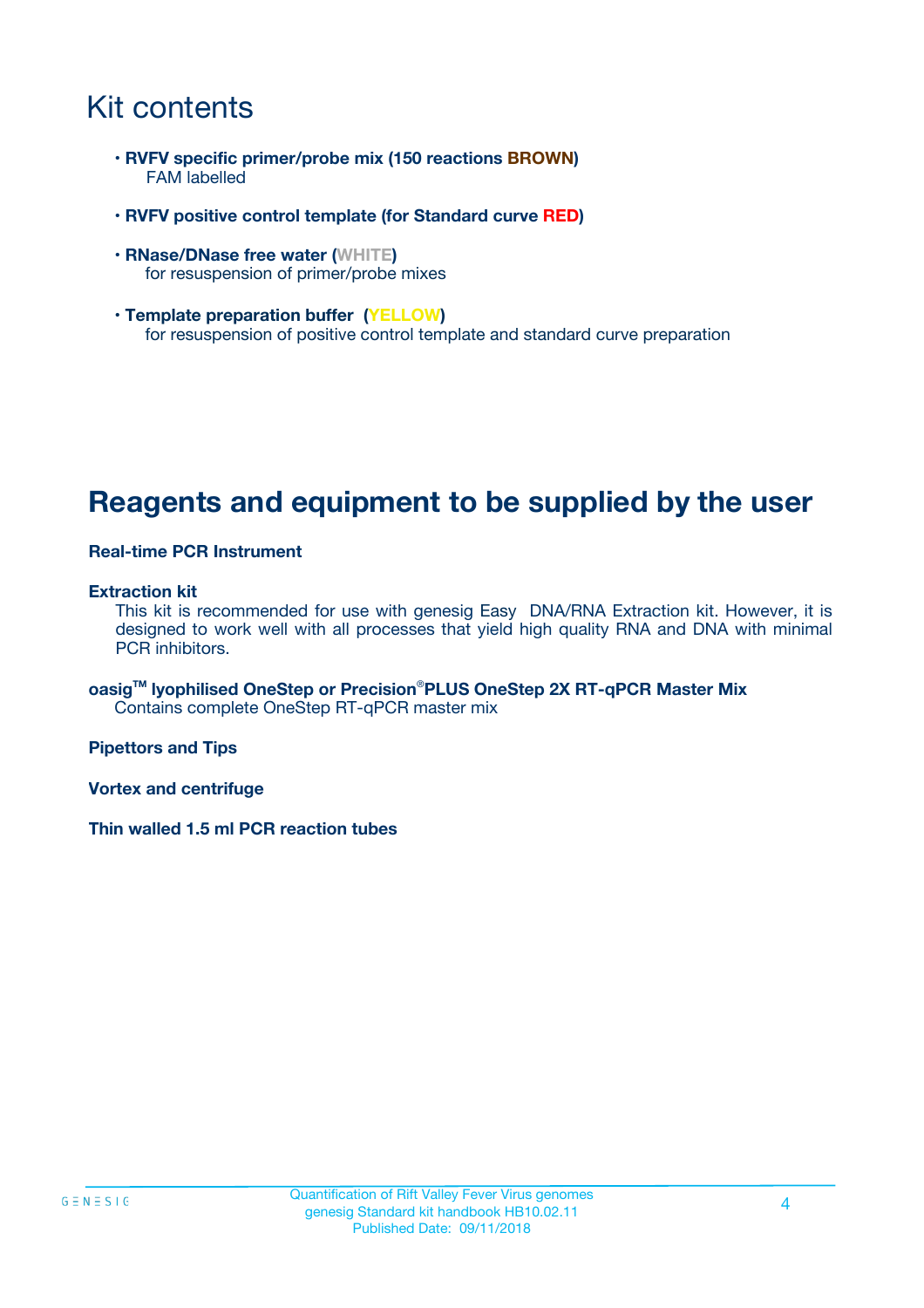### Kit storage and stability

This kit is stable at room temperature but should be stored at -20ºC on arrival. Once the lyophilised components have been resuspended they should not be exposed to temperatures above -20°C for longer than 30 minutes at a time and unnecessary repeated freeze/thawing should be avoided. The kit is stable for six months from the date of resuspension under these circumstances.

If a standard curve dilution series is prepared this can be stored frozen for an extended period. If you see any degradation in this serial dilution a fresh standard curve can be prepared from the positive control.

Primerdesign does not recommend using the kit after the expiry date stated on the pack.

### Suitable sample material

All kinds of sample material suited for PCR amplification can be used. Please ensure the samples are suitable in terms of purity, concentration, and RNA/DNA integrity. Always run at least one negative control with the samples. To prepare a negative-control, replace the template RNA sample with RNase/DNase free water.

### Dynamic range of test

Under optimal PCR conditions genesig RVFV detection kits have very high priming efficiencies of >95% and can detect less than 100 copies of target template.

### Notices and disclaimers

This product is developed, designed and sold for research purposes only. It is not intended for human diagnostic or drug purposes or to be administered to humans unless clearly expressed for that purpose by the Food and Drug Administration in the USA or the appropriate regulatory authorities in the country of use. During the warranty period Primerdesign genesig detection kits allow precise and reproducible data recovery combined with excellent sensitivity. For data obtained by violation to the general GLP guidelines and the manufacturer's recommendations the right to claim under guarantee is expired. PCR is a proprietary technology covered by several US and foreign patents. These patents are owned by Roche Molecular Systems Inc. and have been sub-licensed by PE Corporation in certain fields. Depending on your specific application you may need a license from Roche or PE to practice PCR. Additional information on purchasing licenses to practice the PCR process may be obtained by contacting the Director of Licensing at Roche Molecular Systems, 1145 Atlantic Avenue, Alameda, CA 94501 or Applied Biosystems business group of the Applera Corporation, 850 Lincoln Centre Drive, Foster City, CA 94404. In addition, the 5' nuclease assay and other homogeneous amplification methods used in connection with the PCR process may be covered by U.S. Patents 5,210,015 and 5,487,972, owned by Roche Molecular Systems, Inc, and by U.S. Patent 5,538,848, owned by The Perkin-Elmer Corporation.

### Trademarks

Primerdesign™ is a trademark of Primerdesign Ltd.

genesig $^\circledR$  is a registered trademark of Primerdesign Ltd.

The PCR process is covered by US Patents 4,683,195, and 4,683,202 and foreign equivalents owned by Hoffmann-La Roche AG. BI, ABI PRISM® GeneAmp® and MicroAmp® are registered trademarks of the Applera Genomics (Applied Biosystems Corporation). BIOMEK® is a registered trademark of Beckman Instruments, Inc.; iCycler™ is a registered trademark of Bio-Rad Laboratories, Rotor-Gene is a trademark of Corbett Research. LightCycler™ is a registered trademark of the Idaho Technology Inc. GeneAmp®, TaqMan® and AmpliTaqGold® are registered trademarks of Roche Molecular Systems, Inc., The purchase of the Primerdesign™ reagents cannot be construed as an authorization or implicit license to practice PCR under any patents held by Hoffmann-LaRoche Inc.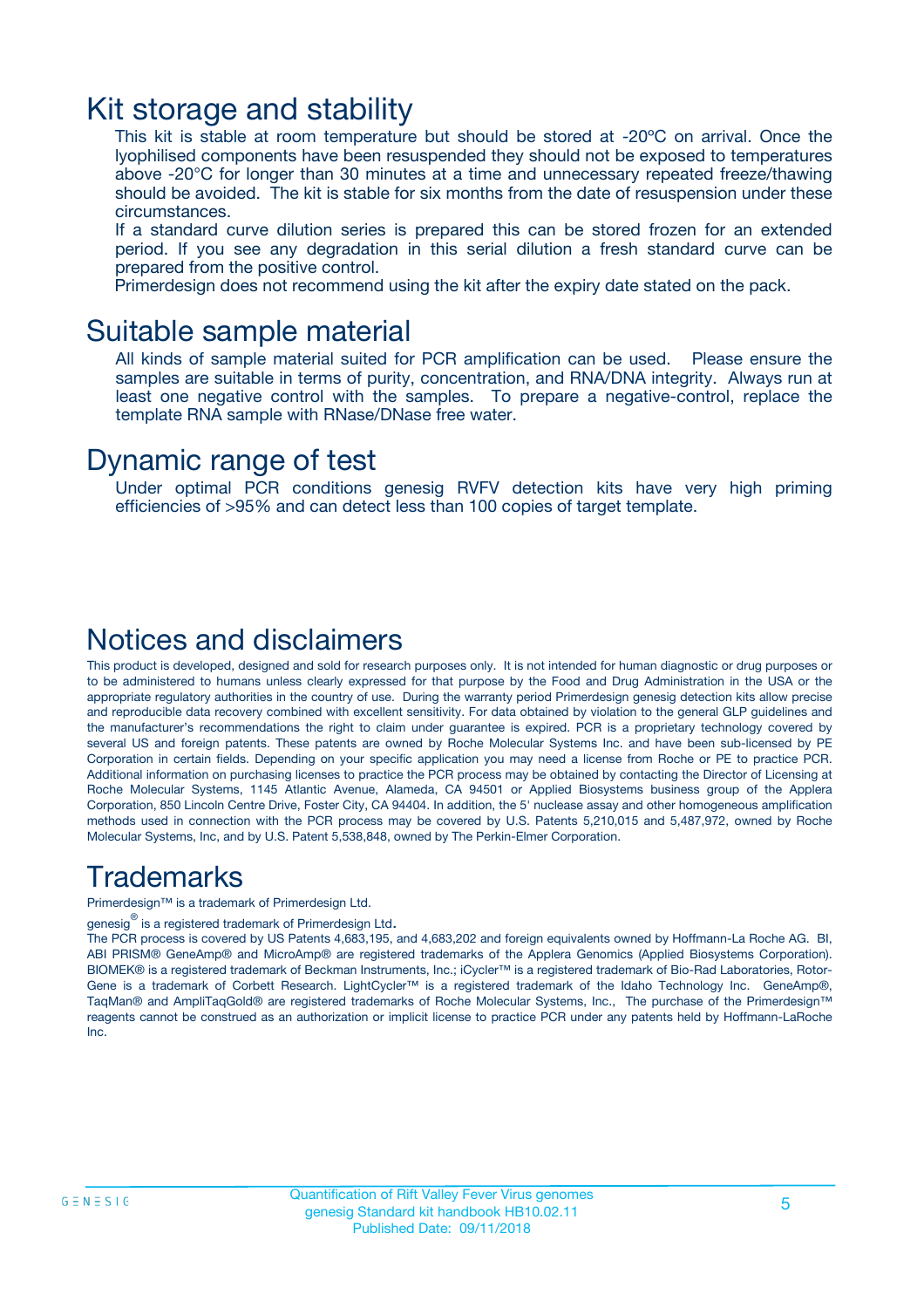### Principles of the test

#### **Real-time PCR**

A RVFV specific primer and probe mix is provided and this can be detected through the FAM channel.

The primer and probe mix provided exploits the so-called TaqMan® principle. During PCR amplification, forward and reverse primers hybridize to the RVFV cDNA. A fluorogenic probe is included in the same reaction mixture which consists of a DNA probe labeled with a 5`-dye and a 3`-quencher. During PCR amplification, the probe is cleaved and the reporter dye and quencher are separated. The resulting increase in fluorescence can be detected on a range of qPCR platforms.

#### **Positive control**

For copy number determination and as a positive control for the PCR set up, the kit contains a positive control template. This can be used to generate a standard curve of RVFV copy number / Cq value. Alternatively the positive control can be used at a single dilution where full quantitative analysis of the samples is not required. Each time the kit is used, at least one positive control reaction must be included in the run. A positive result indicates that the primers and probes for detecting the target RVFV gene worked properly in that particular experimental scenario. If a negative result is obtained the test results are invalid and must be repeated. Care should be taken to ensure that the positive control does not contaminate any other kit component which would lead to false-positive results. This can be achieved by handling this component in a Post PCR environment. Care should also be taken to avoid cross-contamination of other samples when adding the positive control to the run. This can be avoided by sealing all other samples and negative controls before pipetting the positive control into the positive control well.

#### **Negative control**

To validate any positive findings a negative control reaction should be included every time the kit is used. For this reaction the RNase/DNase free water should be used instead of template. A negative result indicates that the reagents have not become contaminated while setting up the run.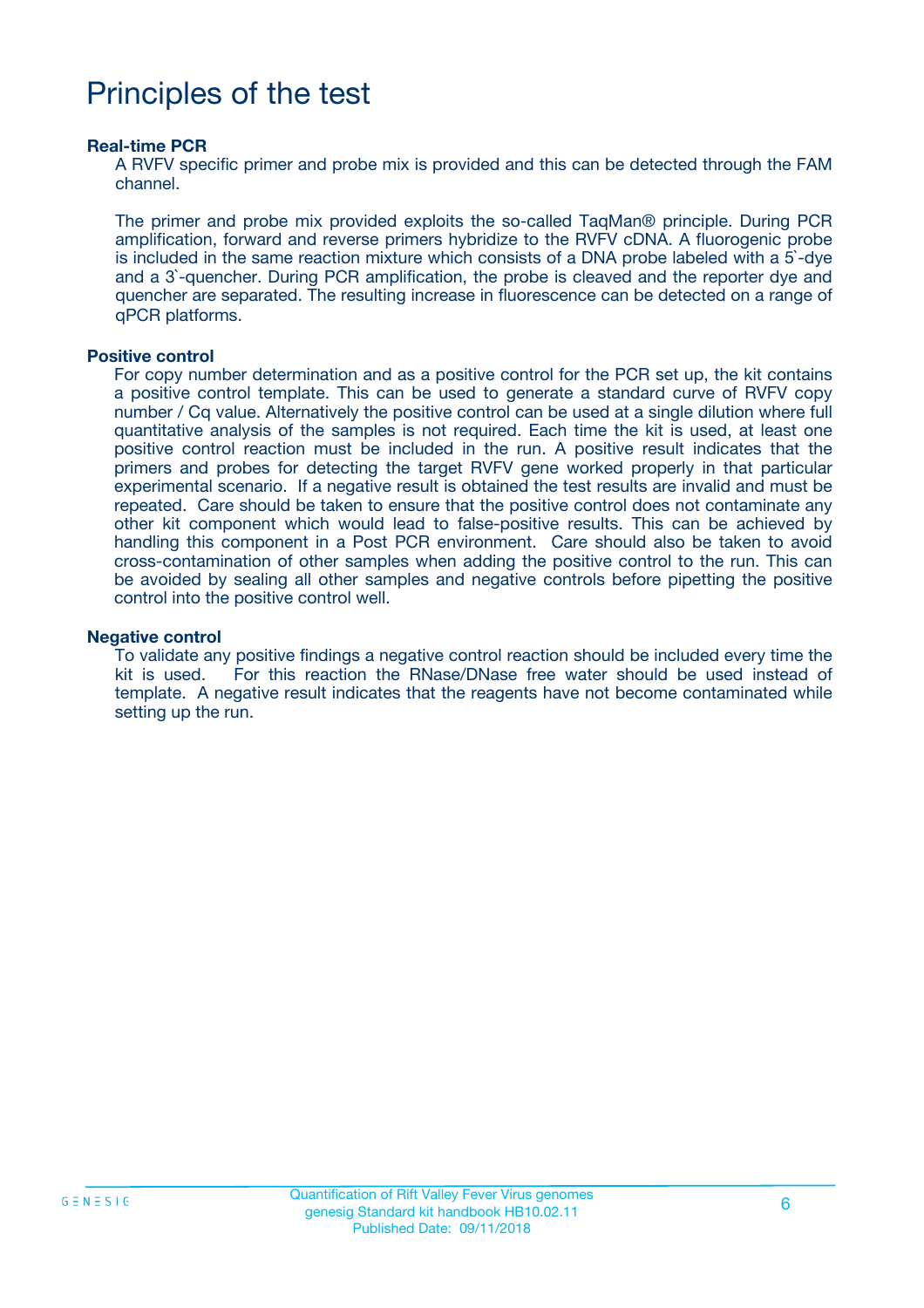### Resuspension protocol

To minimize the risk of contamination with foreign DNA, we recommend that all pipetting be performed in a PCR clean environment. Ideally this would be a designated PCR lab or PCR cabinet. Filter tips are recommended for all pipetting steps.

#### **1. Pulse-spin each tube in a centrifuge before opening.**

This will ensure lyophilised primer and probe mix is in the base of the tube and is not spilt upon opening the tube.

#### **2. Resuspend the kit components in the RNase/DNase free water supplied, according to the table below:**

To ensure complete resuspension, vortex each tube thoroughly.

| Component - resuspend in water | <b>Nolume</b> |
|--------------------------------|---------------|
| <b>Pre-PCR pack</b>            |               |
| RVFV primer/probe mix (BROWN)  | $165$ $\mu$   |

#### **3. Resuspend the positive control template in the template preparation buffer supplied, according to the table below:**

To ensure complete resuspension, vortex the tube thoroughly.

| Component - resuspend in template preparation buffer |        |  |
|------------------------------------------------------|--------|--|
| <b>Post-PCR heat-sealed foil</b>                     |        |  |
| <b>RVFV Positive Control Template (RED)</b> *        | 500 µl |  |

\* This component contains high copy number template and is a VERY significant contamination risk. It must be opened and handled in a separate laboratory environment, away from the other components.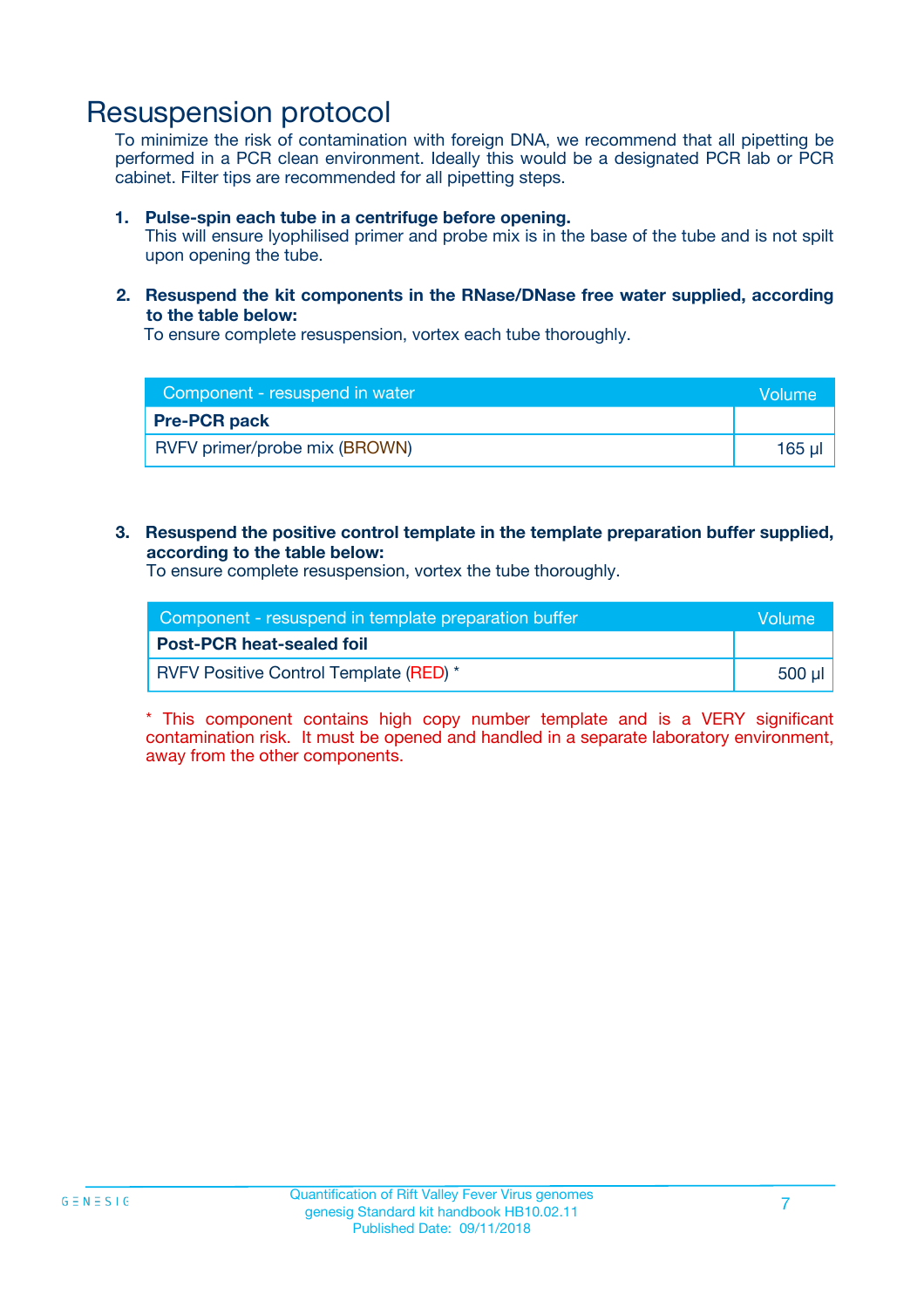### OneStep RT-qPCR detection protocol

A OneStep approach combining the reverse transcription and amplification in a single closed tube is the preferred method. If, however, a two step approach is required see page 10.

#### **For optimum performance and sensitivity.**

All pipetting steps and experimental plate set up should be performed on ice. After the plate is poured proceed immediately to the OneStep amplification protocol. Prolonged incubation of reaction mixes at room temperature can lead to PCR artifacts that reduce the sensitivity of detection.

**1. For each RNA sample prepare a reaction mix according to the table below:** Include sufficient reactions for positive and negative controls.

| Component                                                    | Volume     |
|--------------------------------------------------------------|------------|
| oasig OneStep or PrecisionPLUS OneStep 2X RT-qPCR Master Mix | $10 \mu$   |
| RVFV primer/probe mix (BROWN)                                | 1 µl       |
| <b>RNase/DNase free water (WHITE)</b>                        | 4 µl       |
| <b>Final Volume</b>                                          | $15$ $\mu$ |

- **2. Pipette 15µl of this mix into each well according to your qPCR experimental plate set up.**
- **3. Pipette 5µl of RNA template into each well, according to your experimental plate set up.**

For negative control wells use 5µl of RNase/DNase free water. The final volume in each well is 20ul.

**4. If a standard curve is included for quantitative analysis prepare a reaction mix according to the table below:**

| Component                                                    | Volume |
|--------------------------------------------------------------|--------|
| oasig OneStep or PrecisionPLUS OneStep 2X RT-qPCR Master Mix | 10 µl  |
| RVFV primer/probe mix (BROWN)                                | 1 µl   |
| <b>RNase/DNase free water (WHITE)</b>                        | 4 µl   |
| <b>Final Volume</b>                                          | 15 µl  |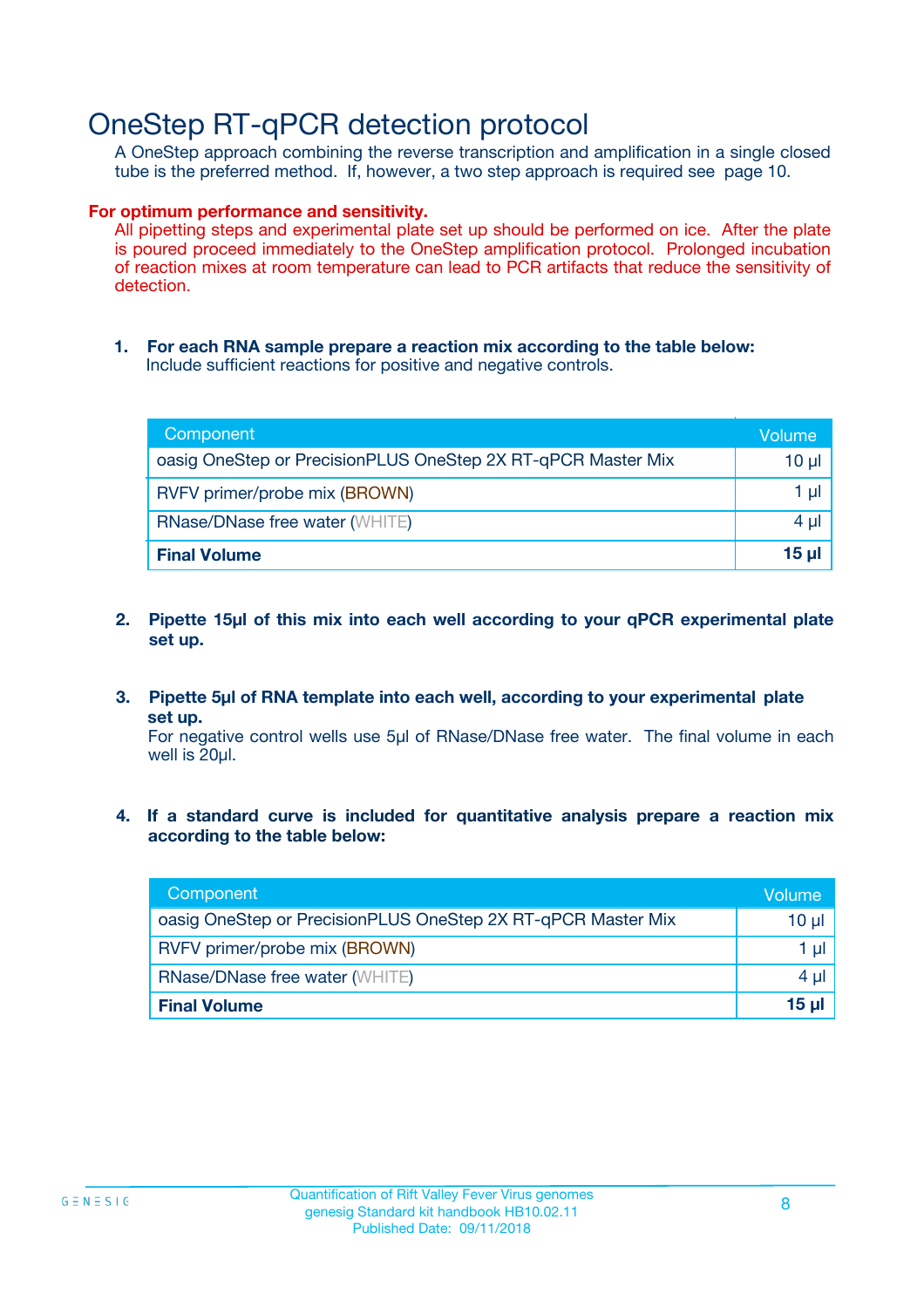#### **5. Preparation of standard curve dilution series**

- 1) Pipette 90µl of template preparation buffer into 5 tubes and label 2-6
- 2) Pipette 10µl of Positive Control Template (RED) into tube 2
- 3) Vortex thoroughly
- 4) Change pipette tip and pipette 10µl from tube 2 into tube 3
- 5) Vortex thoroughly

Repeat steps 4 and 5 to complete the dilution series

| <b>Standard Curve</b>         | <b>Copy Number</b>     |
|-------------------------------|------------------------|
| Tube 1 Positive control (RED) | $2 \times 10^5$ per µl |
| Tube 2                        | $2 \times 10^4$ per µl |
| Tube 3                        | $2 \times 10^3$ per µl |
| Tube 4                        | $2 \times 10^2$ per µl |
| Tube 5                        | 20 per $\mu$           |
| Tube 6                        | 2 per µl               |

**6. Pipette 5µl of standard template into each well for the standard curve according to your plate set up**

The final volume in each well is 20ul.

## OneStep RT-qPCR amplification protocol

Amplification conditions using oasig OneStep or PrecisionPLUS OneStep 2X RT-qPCR Master Mix.

|             | <b>Step</b>                  | <b>Time</b>      | <b>Temp</b>    |
|-------------|------------------------------|------------------|----------------|
|             | <b>Reverse Transcription</b> | $10 \text{ min}$ | $55^{\circ}$ C |
|             | Enzyme activation            | 2 min            | $95^{\circ}$ C |
| Cycling x50 | Denaturation                 | 10 <sub>s</sub>  | $95^{\circ}$ C |
|             | <b>DATA COLLECTION *</b>     | 60 s             | $60^{\circ}$ C |

\* Fluorogenic data should be collected during this step through the FAM channel